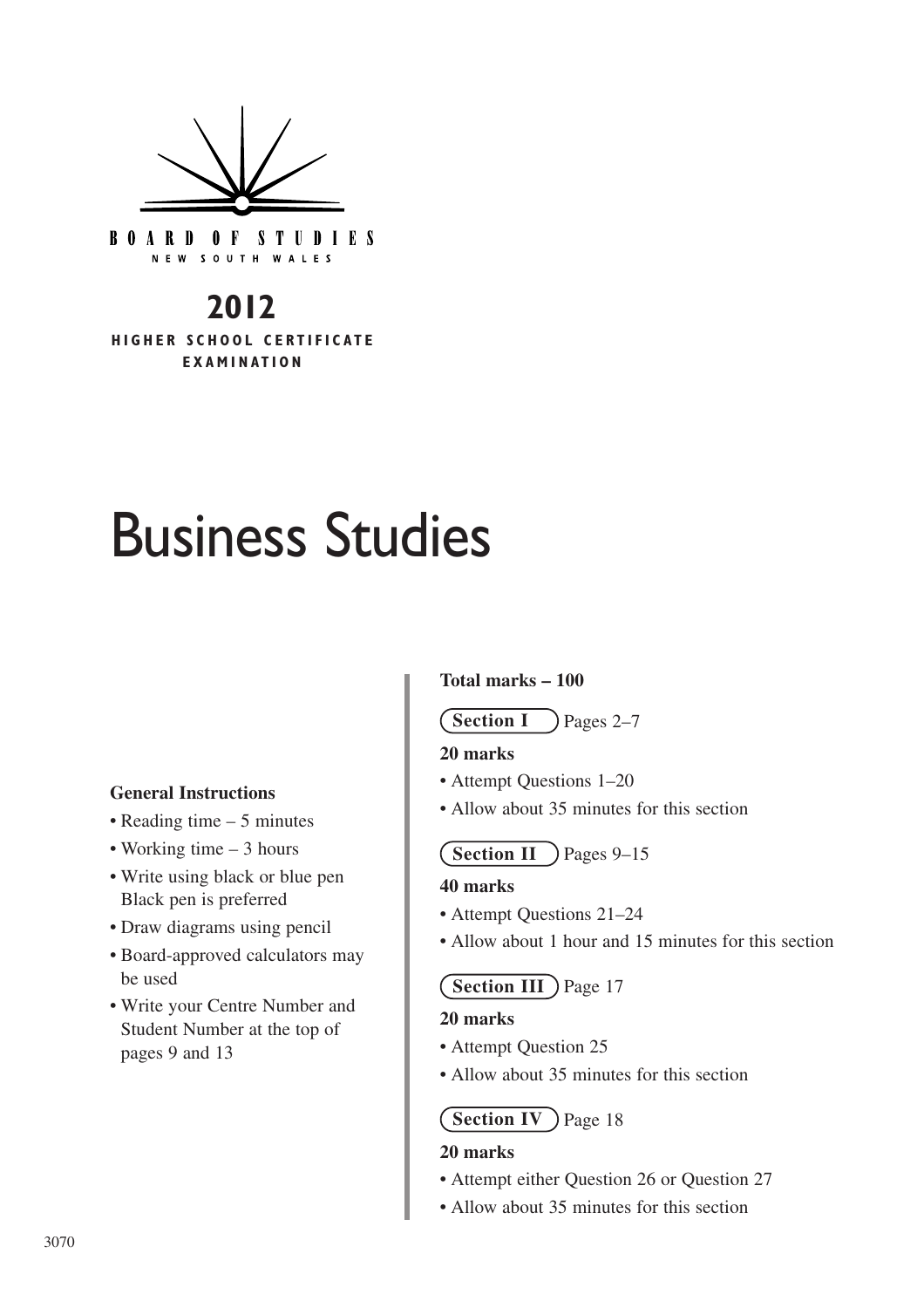# **Section I**

#### **20 marks Attempt Questions 1–20 Allow about 35 minutes for this section**

Use the multiple-choice answer sheet for Questions 1–20.

**1** An accountant decides to use the services of a cleaning company for one day per week.

What is this an example of?

- (A) Development
- (B) Downsizing
- (C) Global contracting
- (D) Outsourcing
- **2** A factory manager is deciding the best order in which to complete tasks.

Which operations process is being carried out?

- (A) Monitoring
- (B) Scheduling
- (C) Sequencing
- (D) Task design
- **3** Free samples of a breakfast cereal are given to supermarket customers to try.

For which stage of the product life cycle is this most likely to be an appropriate strategy?

- (A) Establishment
- (B) Growth
- (C) Maturity
- (D) Post-maturity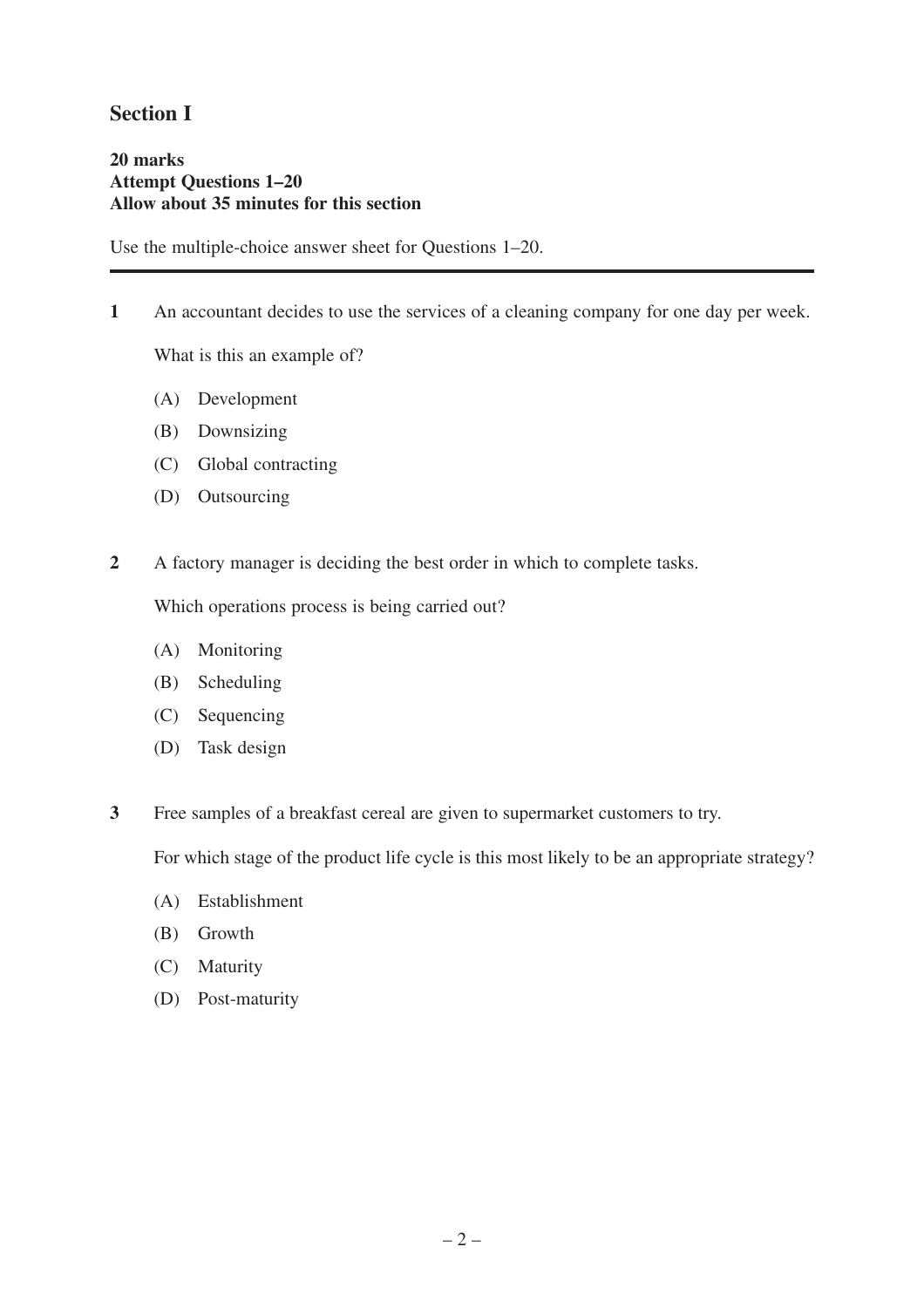- **4** Which of the following is the correct sequence for an operations process?
	- (A) Facilities controls waste
	- (B) Materials design product
	- (C) Information services improvement
	- (D) Human resources planning customers
- **5** Which of the following is an entitlement of Australian employees?
	- (A) Wage increases every year
	- (B) Cost of living wage increases
	- (C) Minimum employment standards
	- (D) New employment contracts every two years
- **6** A business develops a shirt made from fabric which never stains or looks crushed. It then runs an advertising campaign to inform people about this product.

What type of approach is this?

- (A) Industrial
- (B) Marketing
- (C) Production
- (D) Selling
- **7** In winter, the number of beach lifeguards employed by a local council is reduced.

What has influenced the transformation process in this situation?

- (A) Variation in demand
- (B) Variation in visibility
- (C) Variety
- (D) Volume
- **8** What would be the best strategy for a business to increase its gross profit?
	- (A) Use cost centres
	- (B) Reduce fixed costs
	- (C) Minimise expenses
	- (D) Use sale and leaseback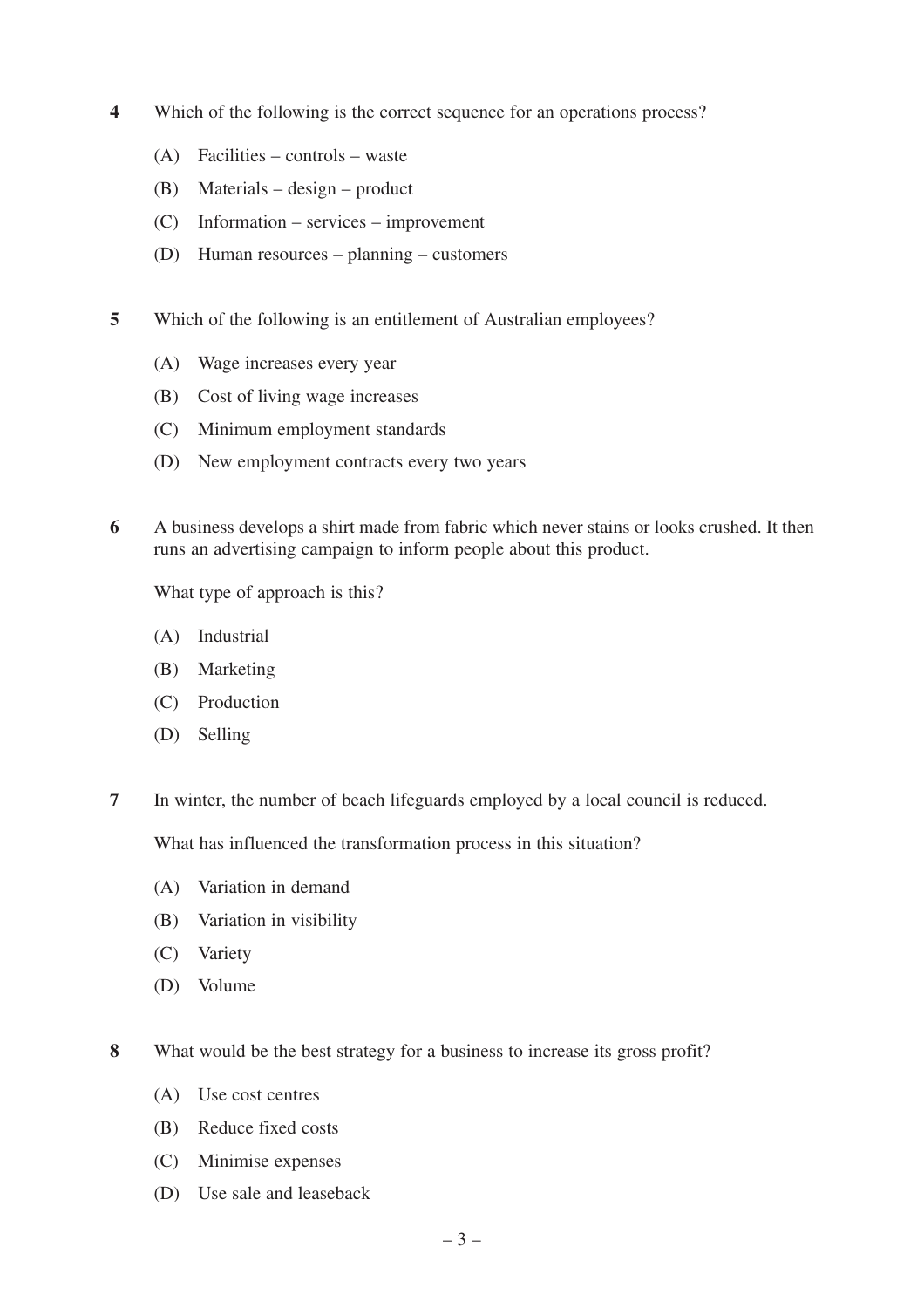**9** Information about four companies is shown in the table.

|                                            |    | Company A   Company B   Company C   Company D |  |
|--------------------------------------------|----|-----------------------------------------------|--|
| Staff turnover<br>(% of workforce)         | 15 |                                               |  |
| Output per worker<br>(products per hour)   | 8  | 12                                            |  |
| Absenteeism<br>(average days per employee) |    | 8                                             |  |

Which company is likely to have the best employee relations?

- (A) *A*
- (B) *B*
- (C) *C*
- (D) *D*
- **10** Sam's job is to set goals for employees and give them feedback on the achievement of their goals.

What best describes this process?

- (A) Dispute resolution
- (B) Job design
- (C) Performance management
- (D) Recruitment

**11** Which of the following is an essential aspect of logistics?

- (A) Undertaking a skills audit
- (B) Checking the quality of all output
- (C) Materials handling and packaging
- (D) The creation of a budget for new machinery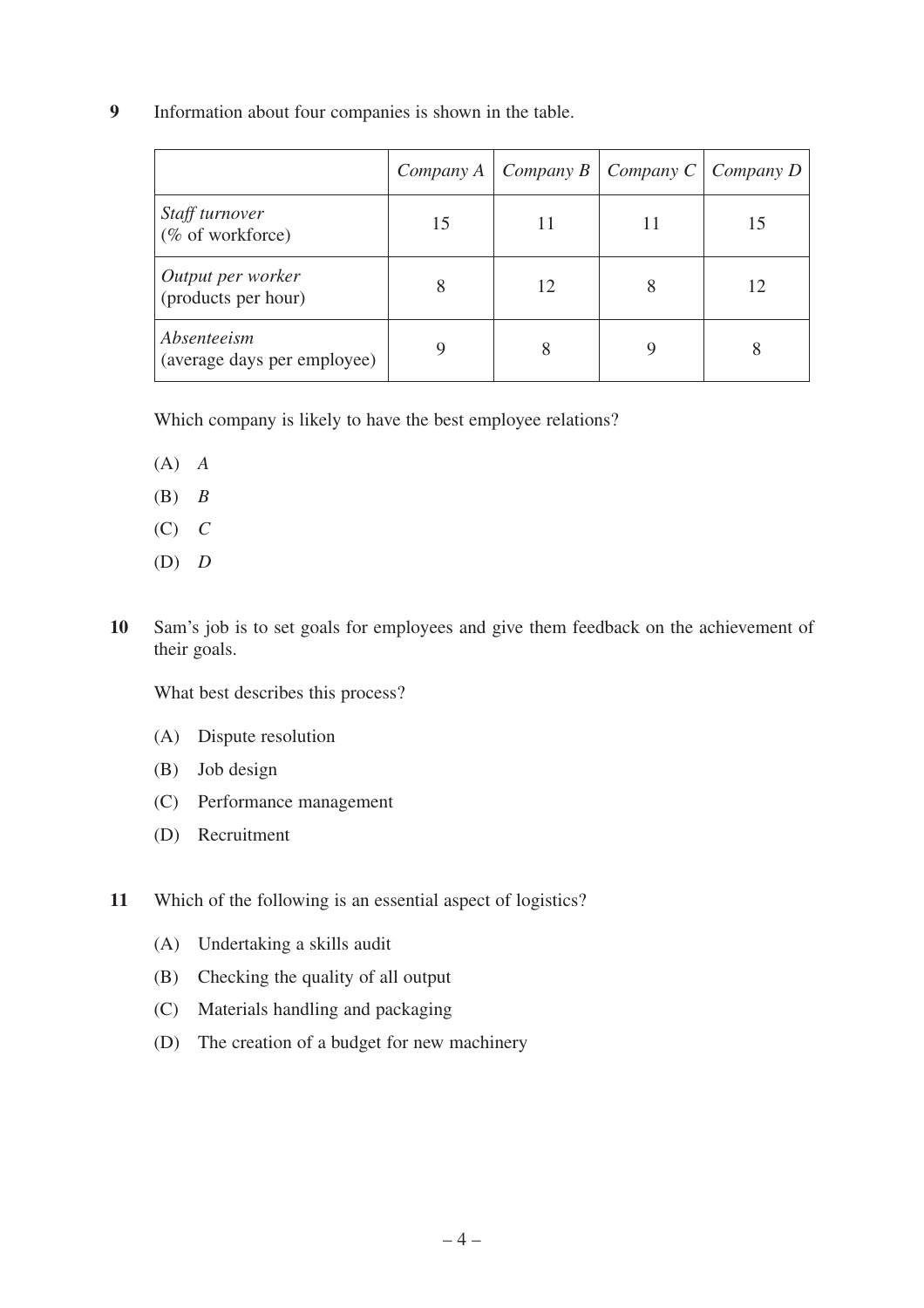**12** A manager builds relationships with individual employees and encourages their contribution to decision-making in the workplace.

What leadership style is this?

- (A) Autocratic
- (B) Democratic
- (C) Laissez faire
- (D) Political
- **13** Robyn believes her manager has unfairly denied her a bonus. She consults her employee handbook which instructs her to put her complaint in writing and send copies to the manager and the Human Resources department.

What is Robyn doing?

- (A) Seeking mediation
- (B) Using negotiation
- (C) Involving a tribunal
- (D) Applying grievance procedures
- **14** The diagram below shows a critical path analysis for a project.



What is the minimum number of days needed to complete the project?

- (A) 10
- (B) 12
- (C) 17
- (D) 33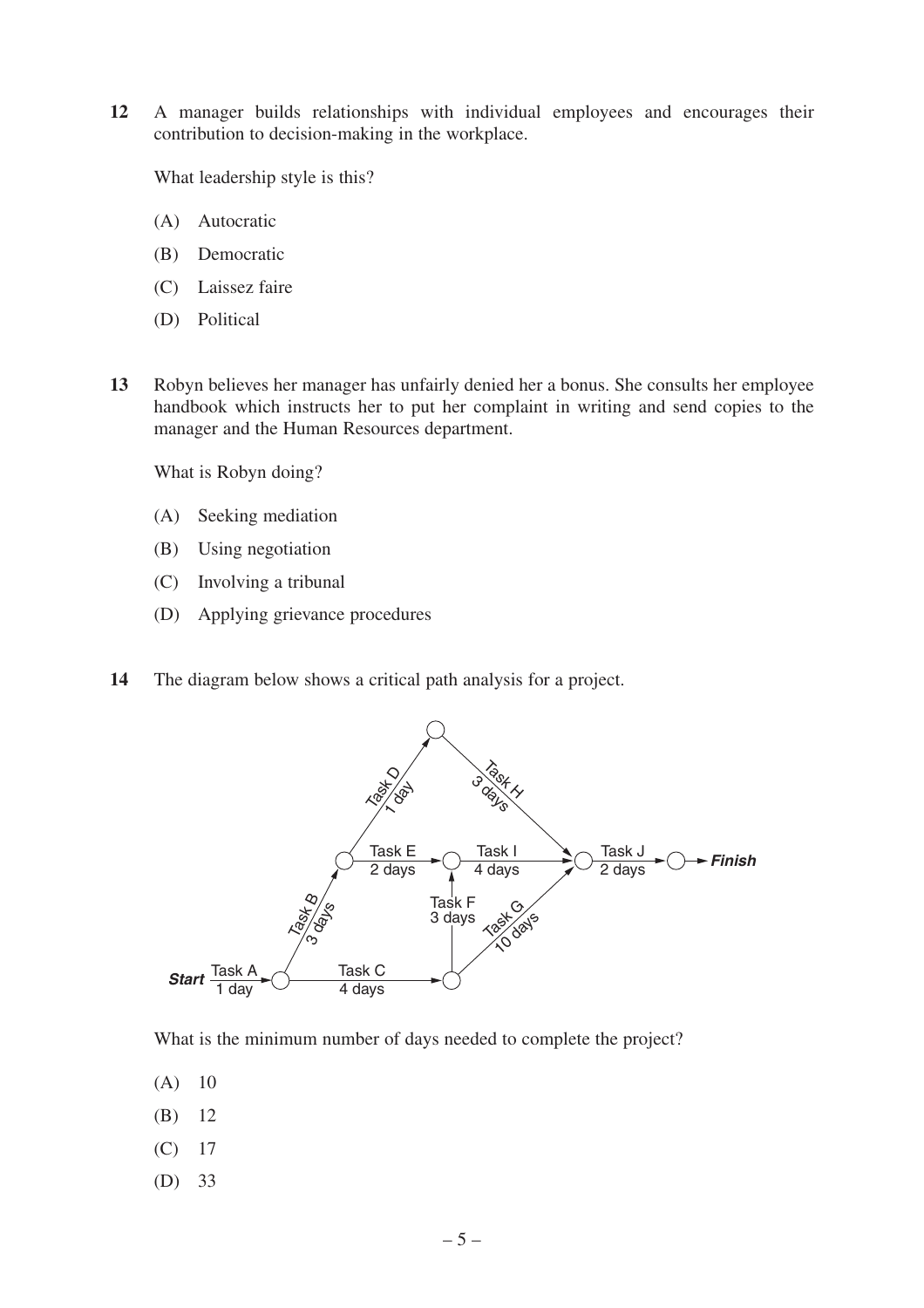**15** A gym has fitness-conscious office workers as its target market.

What type of market segmentation is this?

- (A) Geographic and behavioural
- (B) Geographic and demographic
- (C) Psychographic and behavioural
- (D) Psychographic and demographic
- **16** The global financial crisis (GFC) caused many businesses to reduce their employee numbers.

What type of influence on human resources was this?

- (A) Economic
- (B) Financial
- (C) Government
- (D) Legal
- **17** A fast food outlet advertises a large soft drink for only 20 cents, knowing that customers will also buy additional items from the menu once they are in the store.

What pricing strategy is this?

- (A) Loss leader
- (B) Penetration
- (C) Price points
- (D) Skimming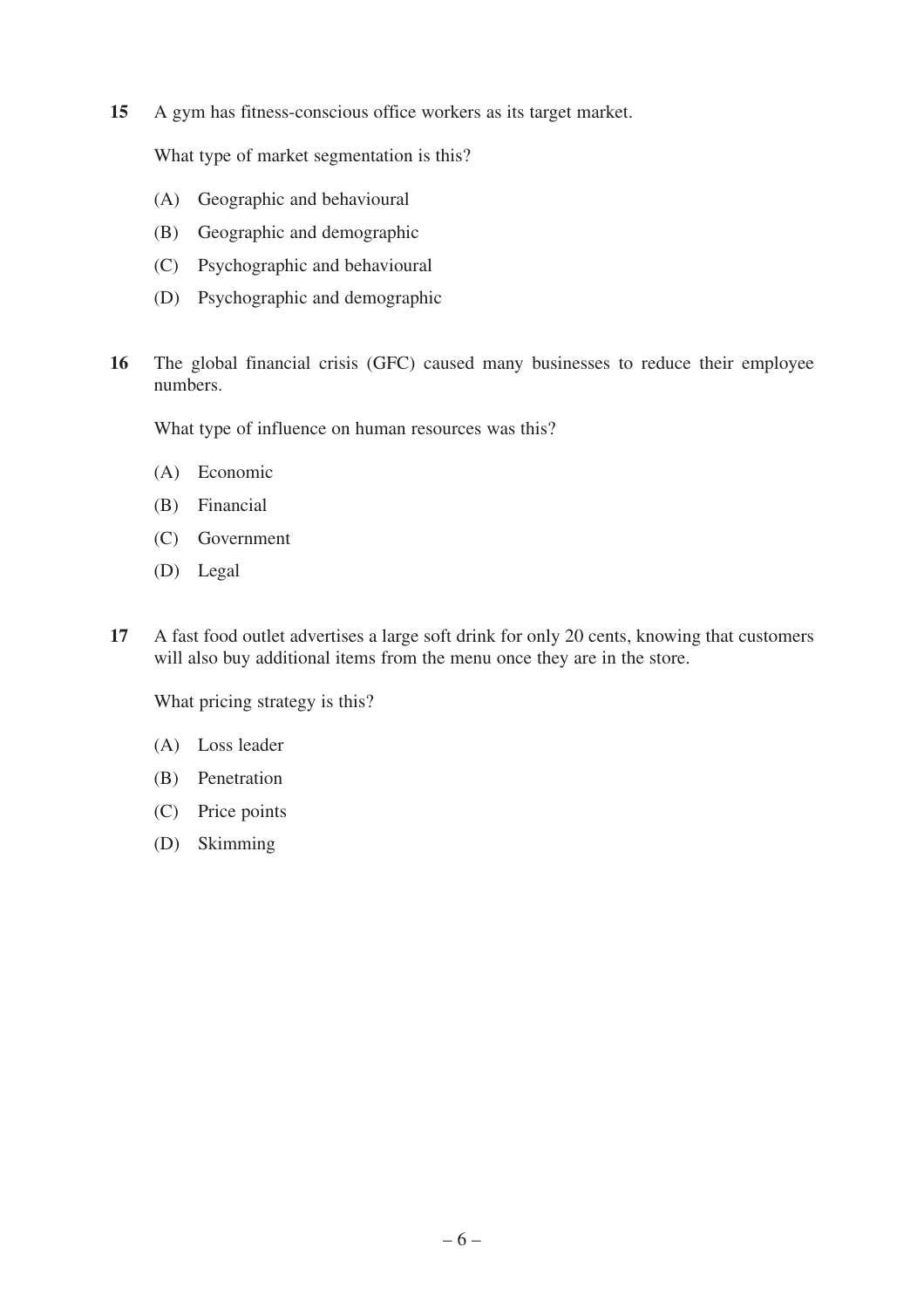Use the following information to answer Questions 18 and 19.

|           |            | <b>Star Car Sales</b><br>in each country $(\$)$ |      | Star Car's % of the car<br>market in each country |
|-----------|------------|-------------------------------------------------|------|---------------------------------------------------|
|           | 2010       | 2011                                            | 2010 | 2011                                              |
| Country A | 10 million | 12 million                                      | 10   | 12                                                |
| Country B | 10 million | 12 million                                      | 10   | 10                                                |
| Country C | 10 million | 10 million                                      | 10   | 8                                                 |
| Country D | 10 million | 8 million                                       | 10   | 6                                                 |

#### **Extract from marketing report for Star Car Pty Ltd**

Note: The price of cars remained unchanged from 2010 to 2011.

**18** In 2011 Star Car Pty Ltd's main marketing objective was to take sales away from its competitors.

In which country was this objective least effective?

- (A) *A*
- (B) *B*
- (C) *C*
- (D) *D*

**19** For the period 2010 to 2011, which of the following statements is true?

- (A) The size of the total car market in each country did not change.
- (B) In *Country A*, both the total car market and Star Car's market share increased.
- (C) In *Country B*, both the total car market and Star Car's market share did not change.
- (D) In *Country C*, the total car market increased and Star Car's market share decreased.
- **20** Which of the following groups would suffer the worst financial impact as a result of an increase in the value of the Australian dollar?
	- (A) Japanese shareholders of an Australian bank
	- (B) Australian producers selling wine to New Zealand
	- (C) Australian car makers purchasing inputs from Italy
	- (D) American travel agents organising tours for Australians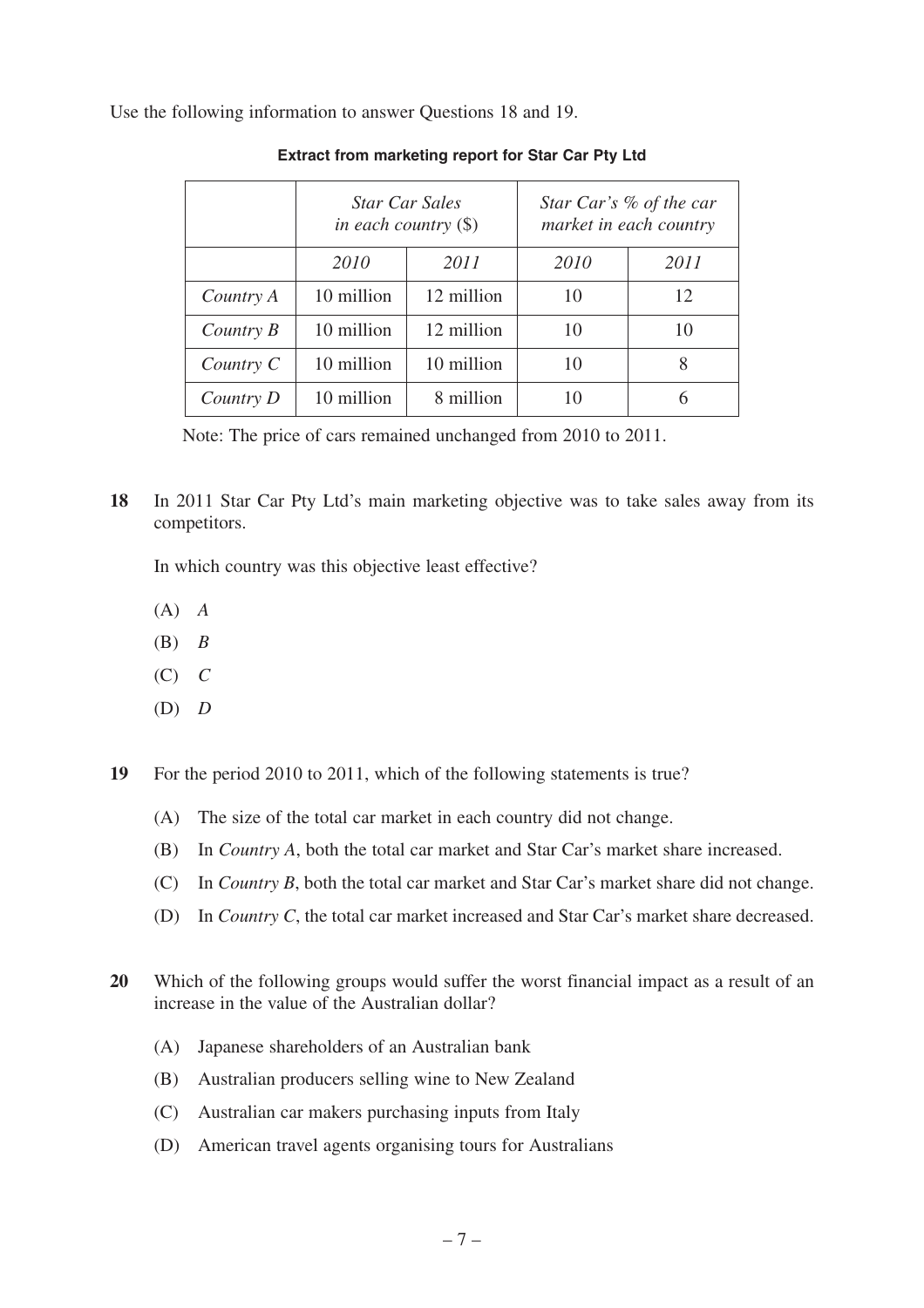**BLANK PAGE** 

 $-8-$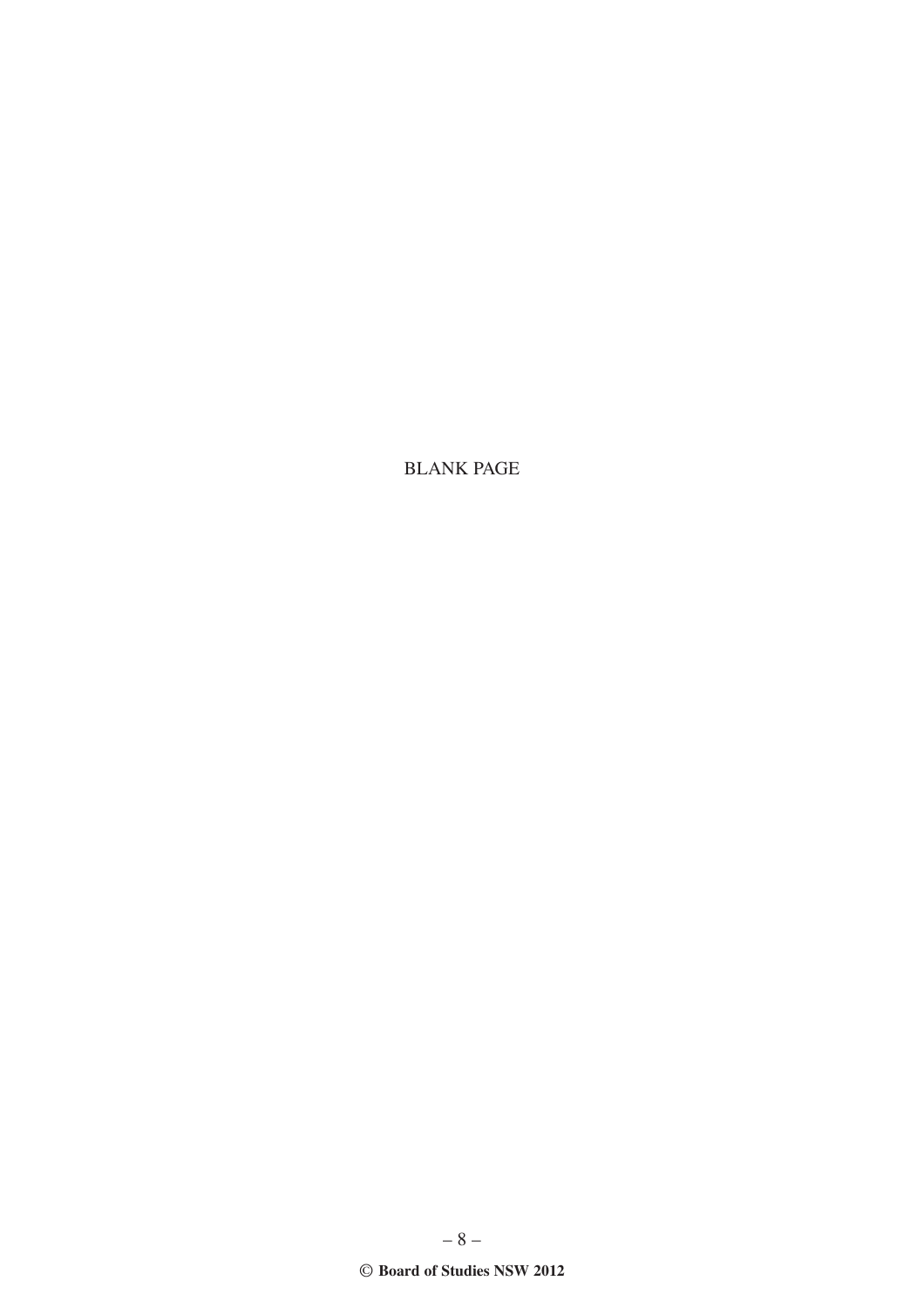|     | 3071 15040                                                                                       |                                                                                                                                                              |  |  |  |  |  |  |  |  | 5499310056                                                                                  |
|-----|--------------------------------------------------------------------------------------------------|--------------------------------------------------------------------------------------------------------------------------------------------------------------|--|--|--|--|--|--|--|--|---------------------------------------------------------------------------------------------|
|     | <b>2012 HIGHER SCHOOL CERTIFICATE EXAMINATION</b><br><b>Business Studies</b>                     |                                                                                                                                                              |  |  |  |  |  |  |  |  |                                                                                             |
|     | <b>Section II</b>                                                                                |                                                                                                                                                              |  |  |  |  |  |  |  |  | <b>Centre Number</b>                                                                        |
|     | 40 marks<br><b>Attempt Questions 21-24</b><br>Allow about 1 hour and 15 minutes for this section |                                                                                                                                                              |  |  |  |  |  |  |  |  | <b>Student Number</b>                                                                       |
|     | length of response.                                                                              |                                                                                                                                                              |  |  |  |  |  |  |  |  | Answer the questions in the spaces provided. These spaces provide guidance for the expected |
|     | <b>Question 21</b> (8 marks)                                                                     |                                                                                                                                                              |  |  |  |  |  |  |  |  |                                                                                             |
| (a) |                                                                                                  | How might a business benefit when an operations manager acts in an ethically<br>and socially responsible manner? Support your answer with relevant examples. |  |  |  |  |  |  |  |  | $\overline{\mathbf{4}}$                                                                     |
| (b) |                                                                                                  | Why might a business be resistant to meeting its corporate social responsibilities?                                                                          |  |  |  |  |  |  |  |  | 4                                                                                           |

Π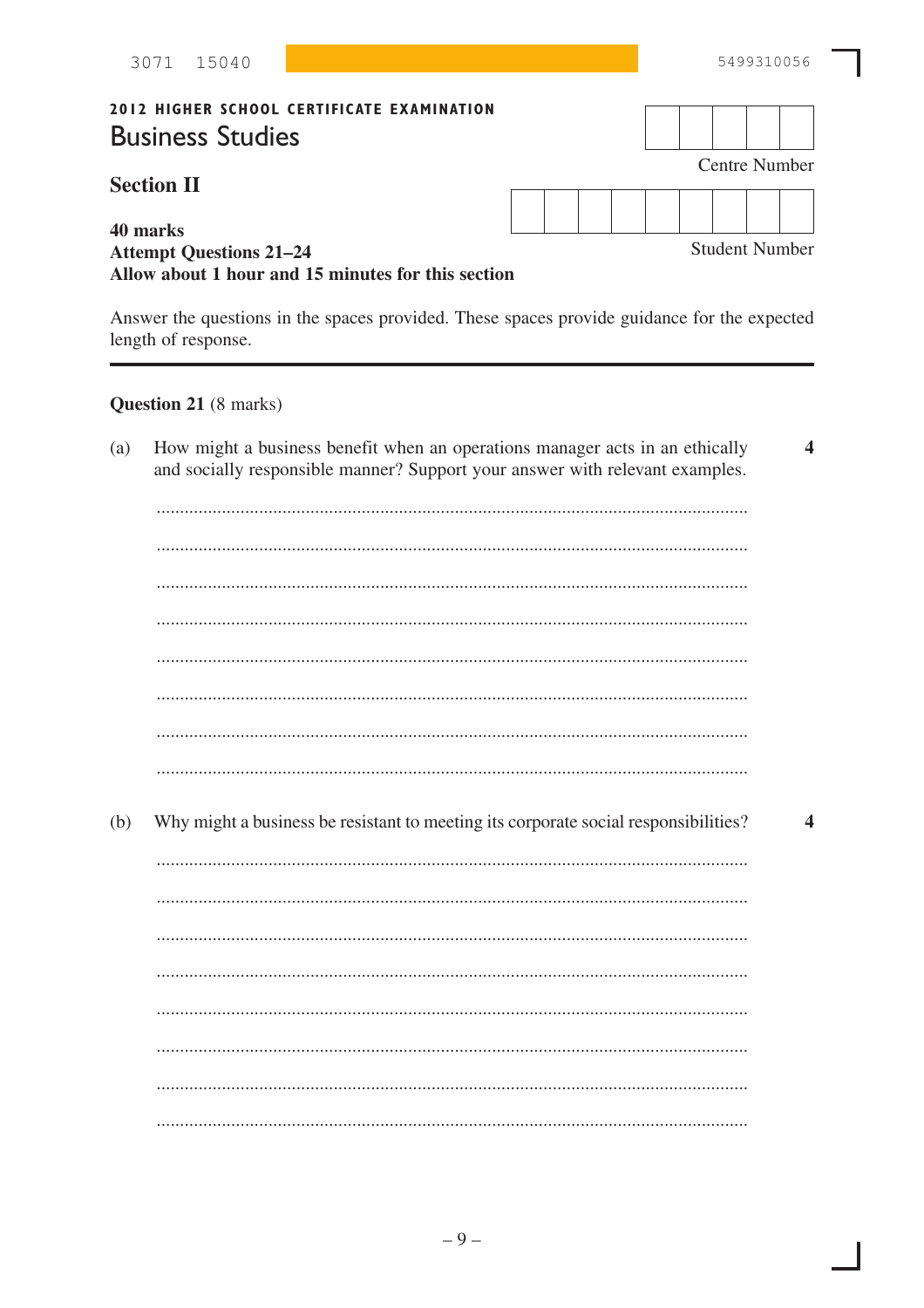**Question 22** (12 marks)

| Balance Sheet for Chalker Pty Ltd<br>as at year ending 30 June 2012 |         |        |
|---------------------------------------------------------------------|---------|--------|
| Current Assets                                                      | \$      | \$     |
| Cash                                                                | 8 0 0 0 |        |
| Receivables                                                         | 12 000  |        |
| Inventories                                                         | 15 000  | 35 000 |
| <b>Non-Current Assets</b>                                           |         |        |
| Property, Plant and Equipment                                       |         | 33 000 |
| <b>Total Assets</b>                                                 |         | 68 000 |
| <b>Current Liabilities</b>                                          |         |        |
| Creditors                                                           |         | 14 000 |
| Non-Current Liabilities                                             |         |        |
| Loan                                                                |         | 20 000 |
| <b>Owners Equity</b>                                                |         |        |
| Capital                                                             | 15 000  |        |
| <b>Retained Net Profit</b>                                          | 19 000  | 34 000 |
| <b>Total Liabilities and Owners Equity</b>                          |         | 68 000 |

(a) Calculate the current ratio (current assets ÷ current liabilities) of this business. Show all working. **2**

............................................................................................................................... ............................................................................................................................... ............................................................................................................................... ............................................................................................................................... (b) Calculate the debt to equity ratio (total liabilities  $\div$  total equity) of this business. Show all working. ............................................................................................................................... ............................................................................................................................... ............................................................................................................................... ............................................................................................................................... **2**

#### **Question 22 continues on page 11**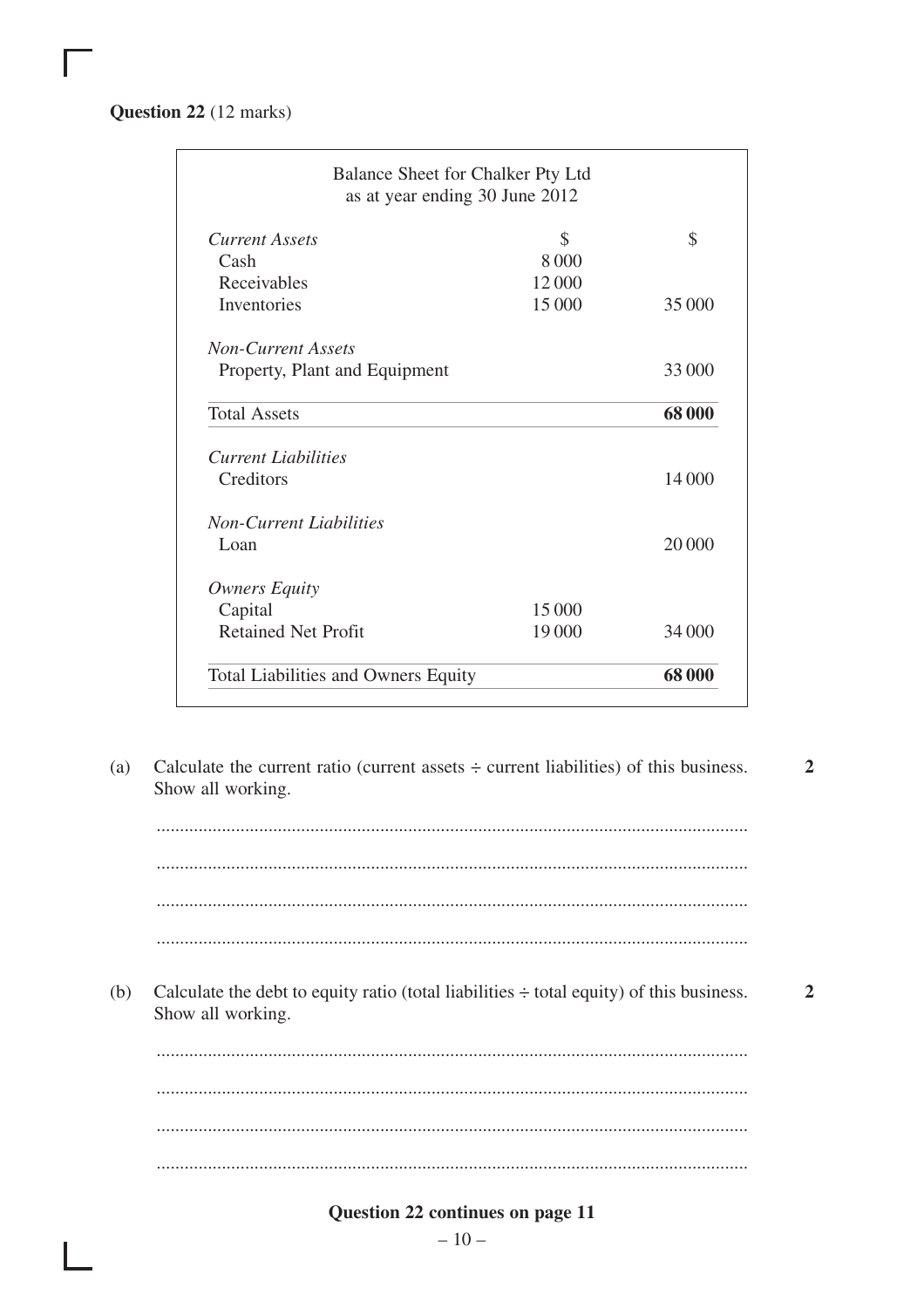I

# Question 22 (continued)

| (c) | Why is it important for a business to control its debt to equity ratio?                                             | $\overline{\mathcal{A}}$ |
|-----|---------------------------------------------------------------------------------------------------------------------|--------------------------|
|     |                                                                                                                     |                          |
|     |                                                                                                                     |                          |
|     |                                                                                                                     |                          |
|     |                                                                                                                     |                          |
|     |                                                                                                                     |                          |
|     |                                                                                                                     |                          |
|     |                                                                                                                     |                          |
|     |                                                                                                                     |                          |
| (d) | Explain the interdependence of finance and operations in a business. Support<br>your answer with relevant examples. | 4                        |
|     |                                                                                                                     |                          |
|     |                                                                                                                     |                          |
|     |                                                                                                                     |                          |
|     |                                                                                                                     |                          |
|     |                                                                                                                     |                          |
|     |                                                                                                                     |                          |
|     |                                                                                                                     |                          |
|     |                                                                                                                     |                          |
|     |                                                                                                                     |                          |
|     |                                                                                                                     |                          |

**End of Question 22**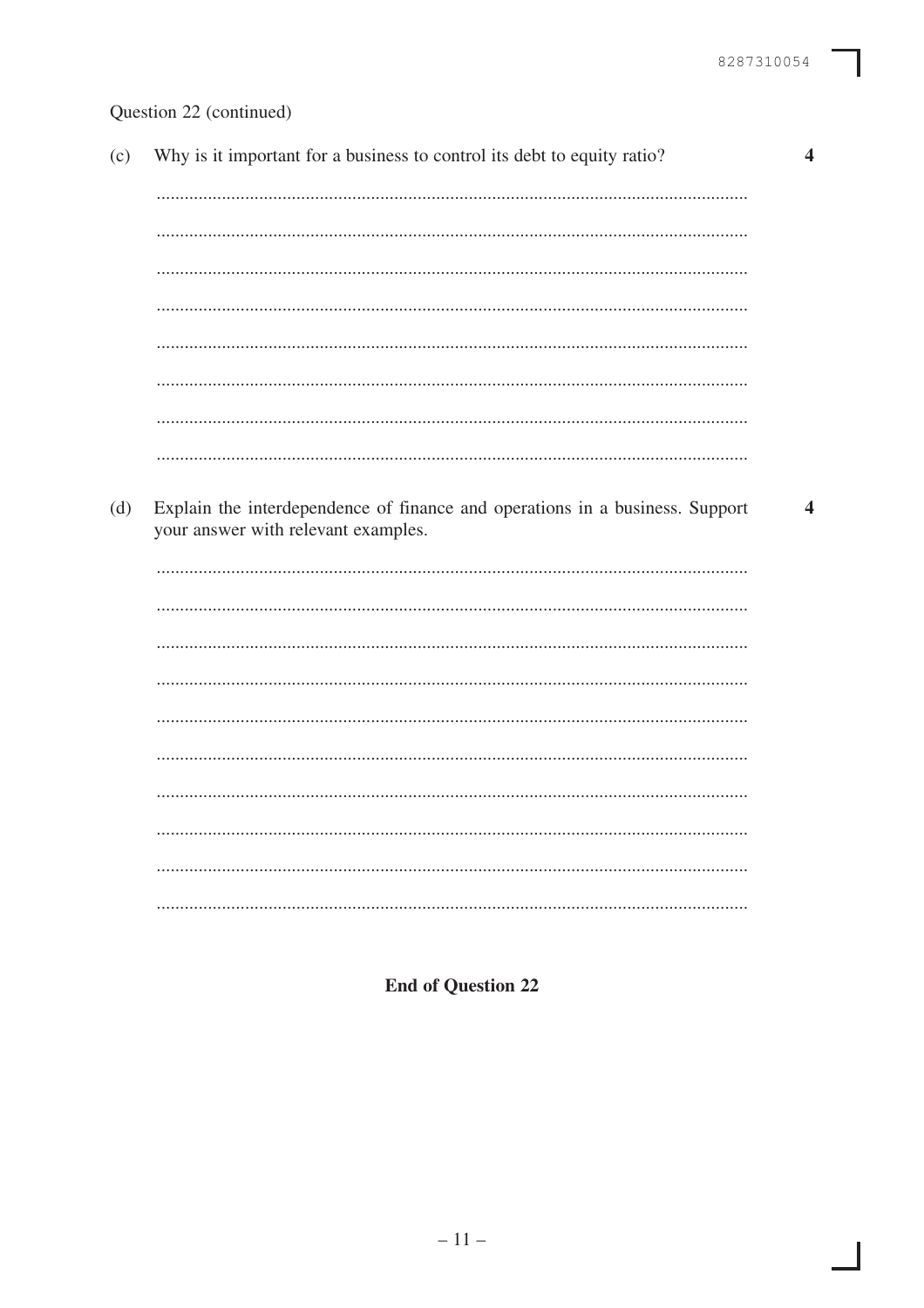BLANK PAGE

Г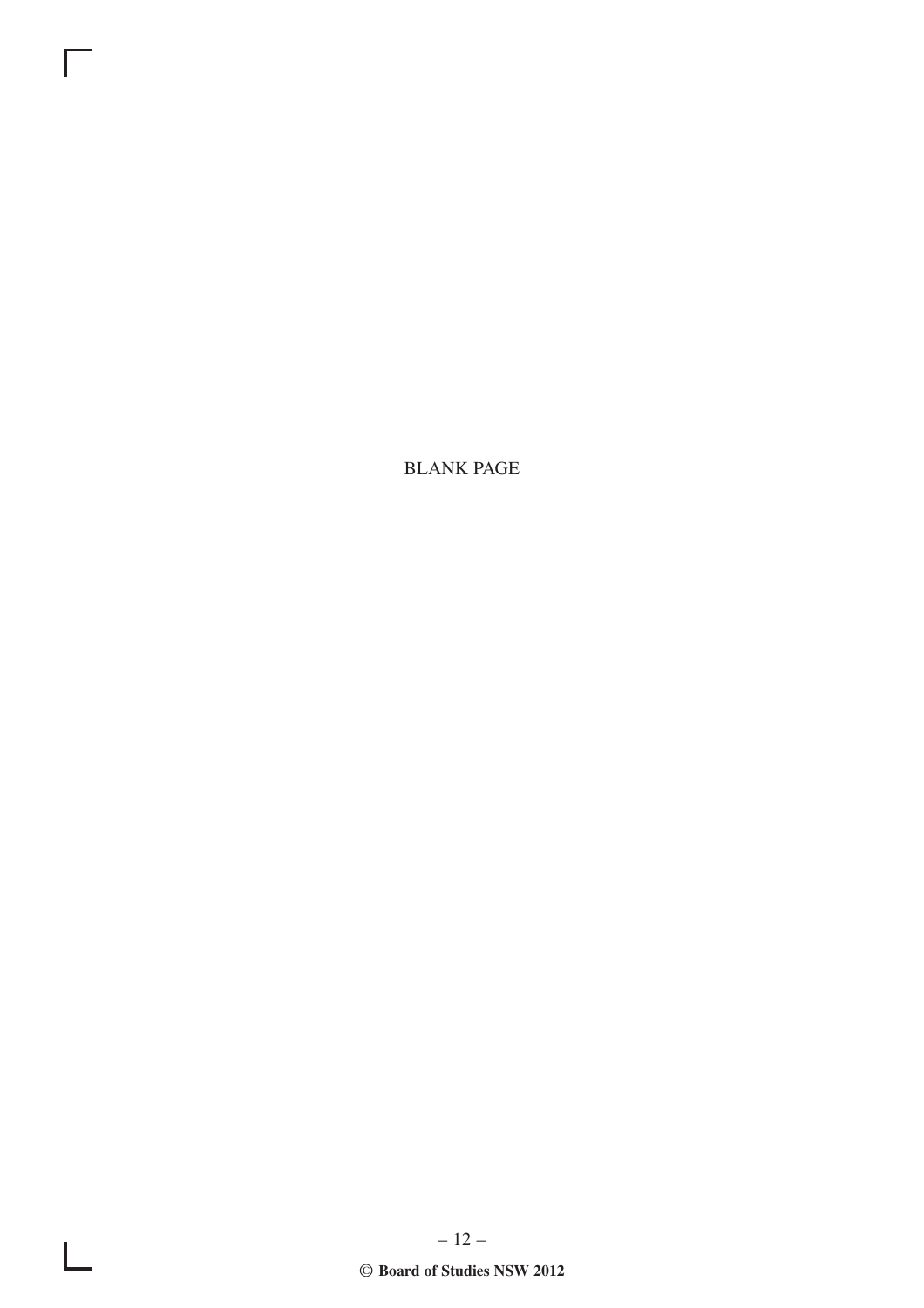| 3072 15040                                                                   |  |  |  | 8543310116 |                       |
|------------------------------------------------------------------------------|--|--|--|------------|-----------------------|
| <b>2012 HIGHER SCHOOL CERTIFICATE EXAMINATION</b><br><b>Business Studies</b> |  |  |  |            | <b>Centre Number</b>  |
| <b>Section II (continued)</b>                                                |  |  |  |            | <b>Student Number</b> |

# Question 23 (12 marks)

XYZ Ltd produces sports shoes which are worn by elite athletes and the general public in North America. XYZ Ltd is keen to expand into Europe and Asia.

| (a) | What is ONE possible benefit to XYZ Ltd of using global branding as a marketing<br>strategy?                | $\overline{2}$   |
|-----|-------------------------------------------------------------------------------------------------------------|------------------|
|     |                                                                                                             |                  |
|     |                                                                                                             |                  |
|     |                                                                                                             |                  |
|     |                                                                                                             |                  |
| (b) | Describe TWO physical distribution issues that XYZ Ltd will have to consider<br>as part of their expansion. | $\boldsymbol{4}$ |
|     |                                                                                                             |                  |
|     |                                                                                                             |                  |
|     |                                                                                                             |                  |
|     |                                                                                                             |                  |
|     |                                                                                                             |                  |
|     |                                                                                                             |                  |
|     |                                                                                                             |                  |
|     |                                                                                                             |                  |
|     |                                                                                                             |                  |

Question 23 continues on page 14

I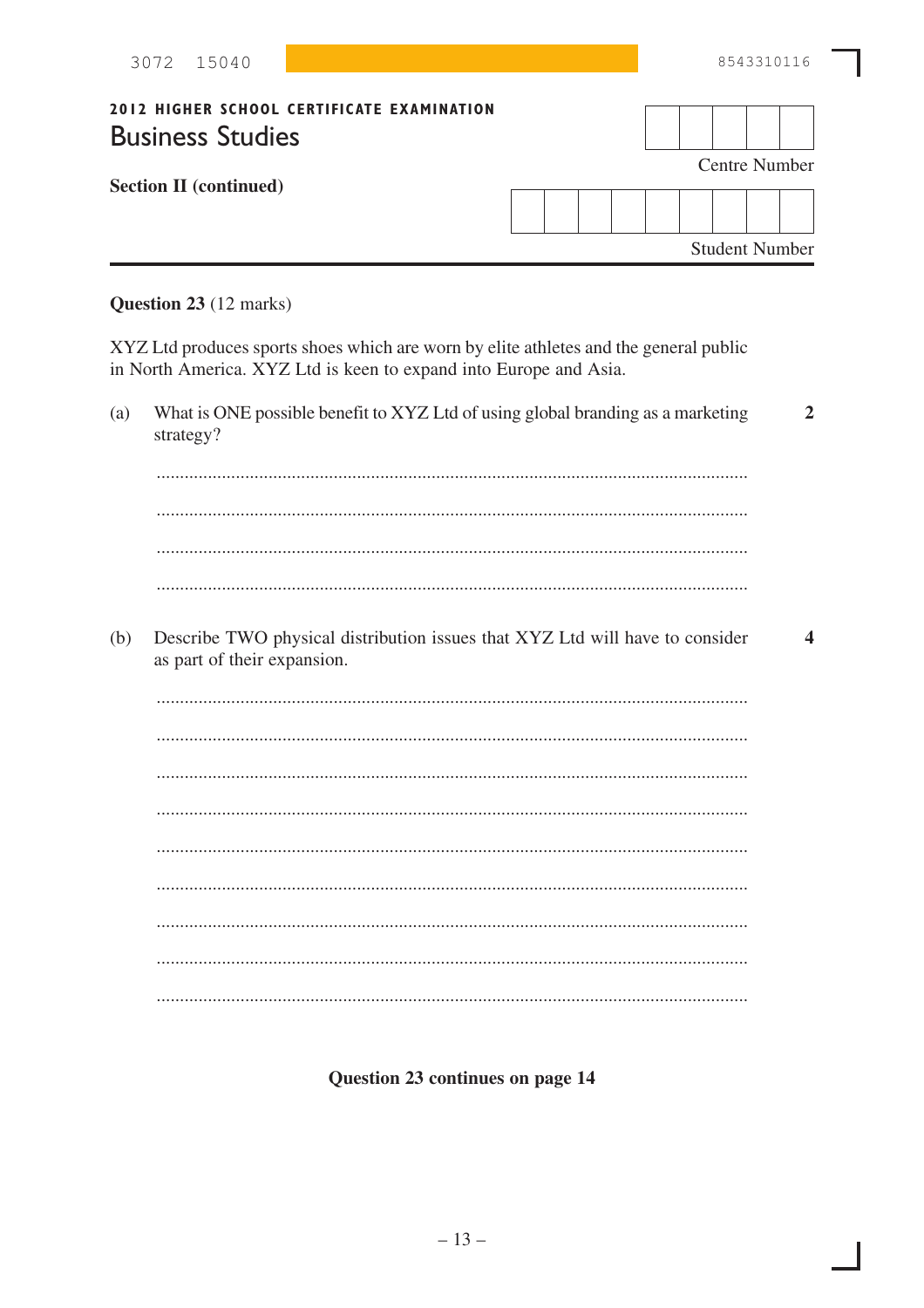Question 23 (continued)

The management team of XYZ Ltd is deciding whether to use customisation or  $(c)$ standardisation as its marketing strategy for the expansion.

Analyse how marketing and finance would be linked in XYZ Ltd's decision to customise or standardise.

**End of Question 23**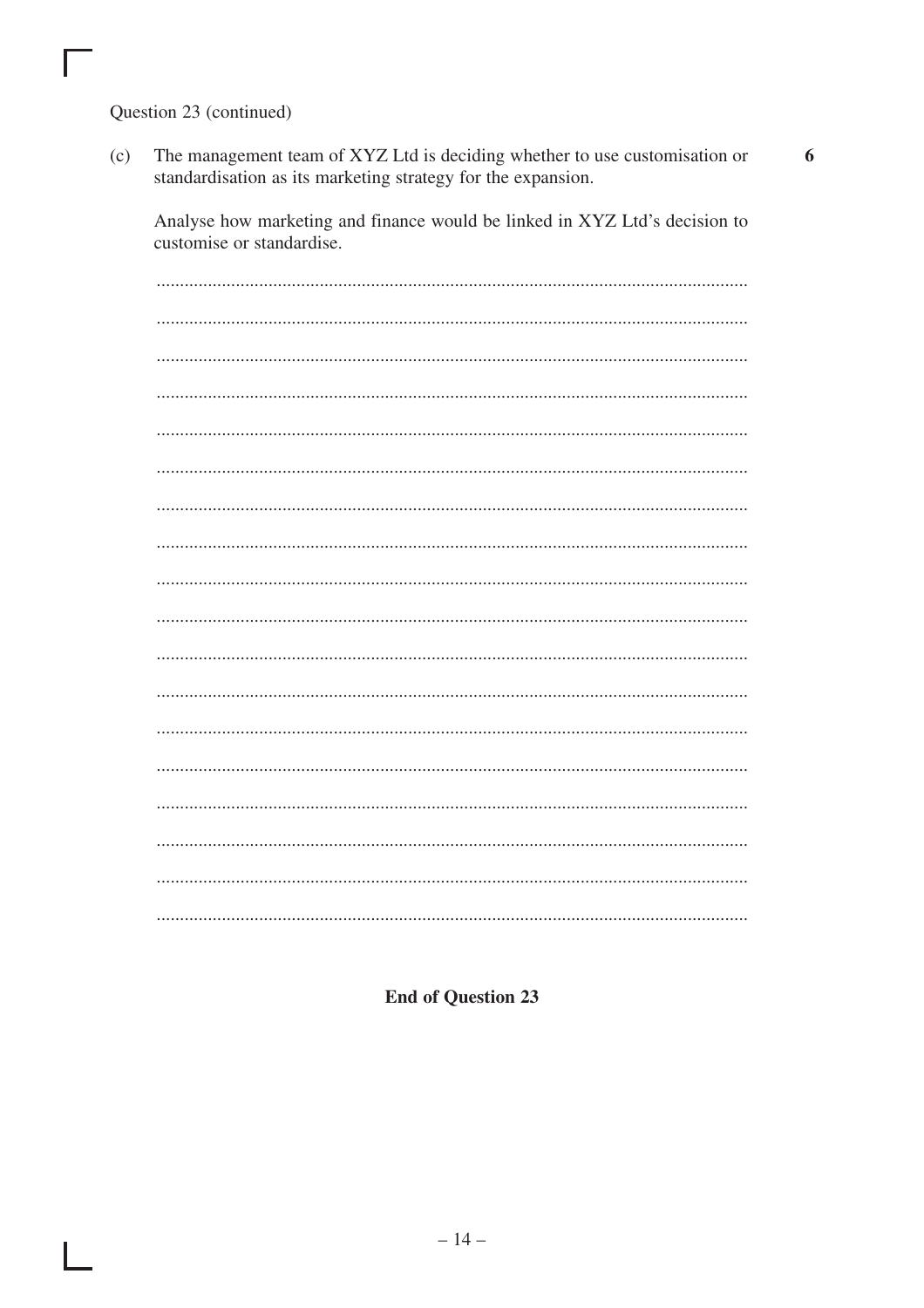$\overline{\phantom{a}}$ 

# Question 24 (8 marks)

TextMore is a global communications business that is facing increased competition. Management has decided to reduce the size of its factory workforce by 25% but also employ more information technology (IT) specialists.

| (a) |      | Identify the TWO human resource processes that will be used in this situation.                                            |
|-----|------|---------------------------------------------------------------------------------------------------------------------------|
|     | (i)  |                                                                                                                           |
|     | (ii) |                                                                                                                           |
| (b) |      | Explain how TWO human resource strategies could be used to effectively<br>manage downsizing TextMore's factory workforce. |
|     | (i)  |                                                                                                                           |
|     |      |                                                                                                                           |
|     |      |                                                                                                                           |
|     |      |                                                                                                                           |
|     |      |                                                                                                                           |
|     |      |                                                                                                                           |
|     |      |                                                                                                                           |
|     |      |                                                                                                                           |
|     | (ii) |                                                                                                                           |
|     |      |                                                                                                                           |
|     |      |                                                                                                                           |
|     |      |                                                                                                                           |
|     |      |                                                                                                                           |
|     |      |                                                                                                                           |
|     |      |                                                                                                                           |
|     |      |                                                                                                                           |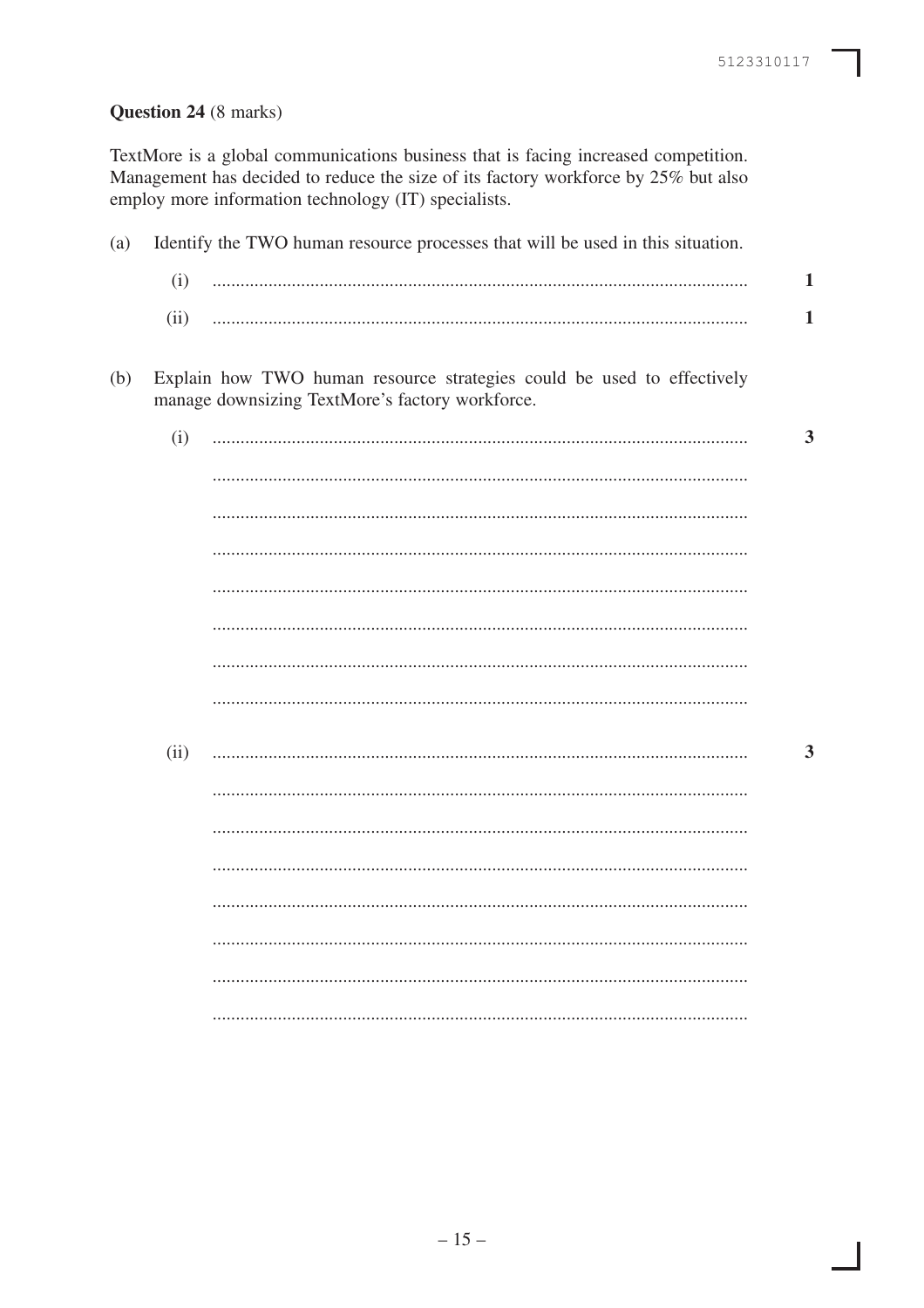**BLANK PAGE** 

Г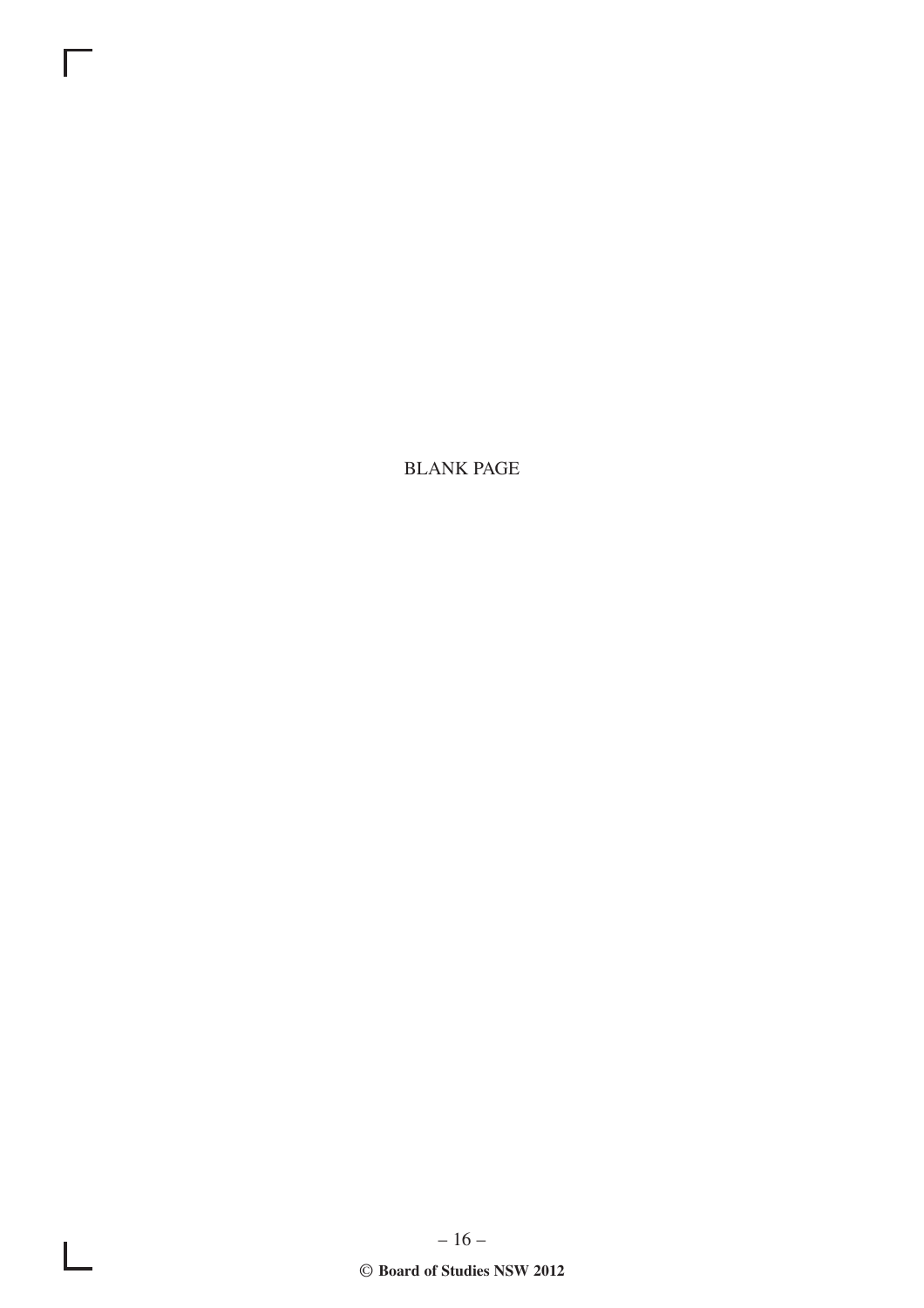# **2012 HIGHER SCHOOL CERTIFICATE EXAMINATION** Business Studies

# **Section III**

#### **20 marks Attempt Question 25 Allow about 35 minutes for this section**

Answer the question in a writing booklet. Extra writing booklets are available.

In your answer you will be assessed on how well you:

- demonstrate knowledge and understanding relevant to the question
- apply the hypothetical business situation
- communicate using relevant business terminology and concepts
- present a sustained, logical and cohesive response in the form of a business report

#### **Question 25** (20 marks)

Sunshine Fruit Juices employs 100 people in its Queensland factory and supplies juice to large supermarket chains in Asia and North America. Customers have recently complained that the product has been damaged and bottles have been wrongly labelled.

An increase in industrial disputes has also occurred due to a number of recent workplace accidents and demands from employees for higher wages.

You have been employed by Sunshine Fruit Juices to prepare a report for management on the issues outlined above.

In your report, recommend strategies for human resources and operations that the firm could implement to improve its business performance.

#### **Please turn over**